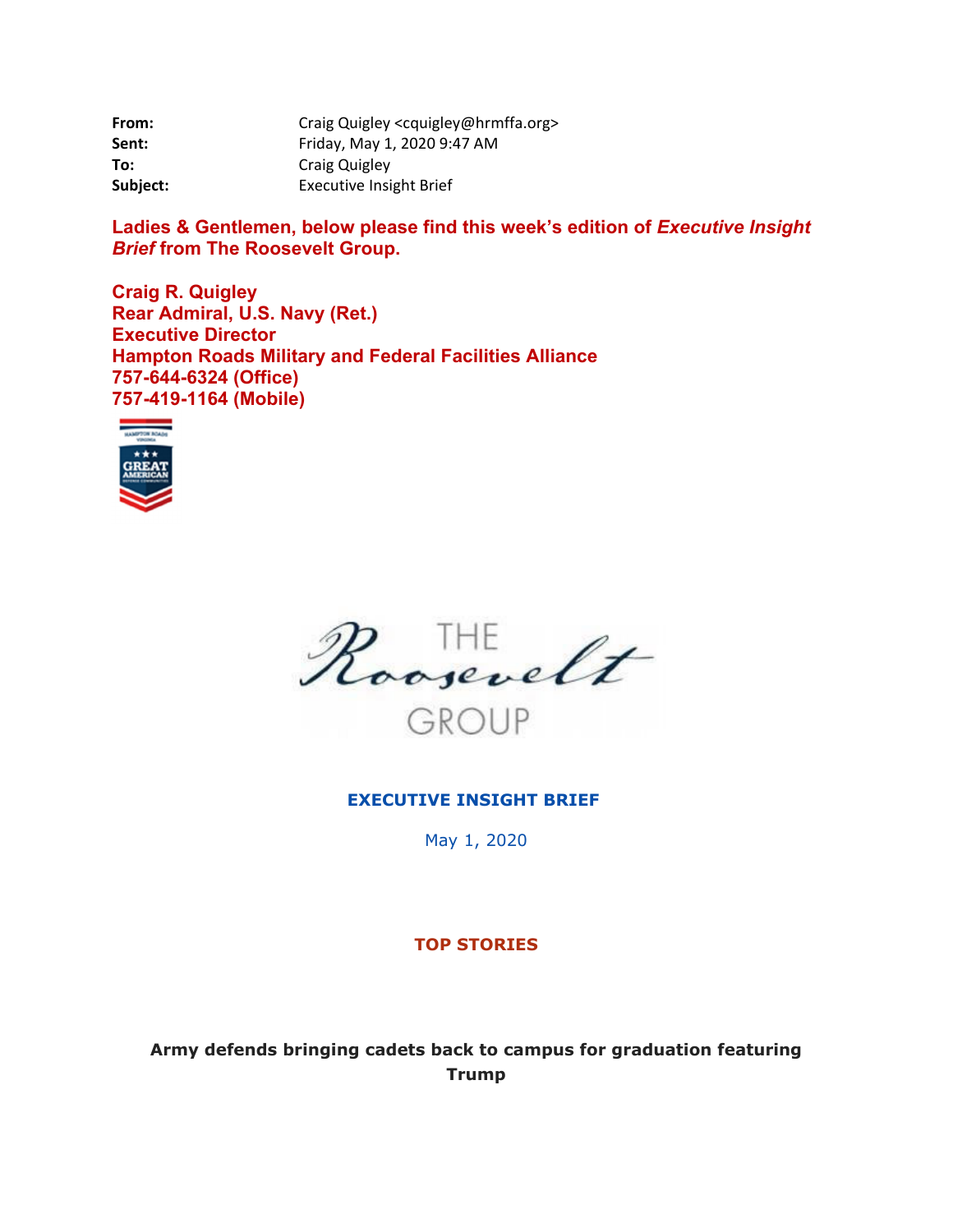Army leaders on Thursday defended their decision to bring nearly 1,000 West Point cadets back to campus for a commencement ceremony featuring a speech from President Trump, saying the graduates would have had to come back to campus anyway despite the coronavirus pandemic.

"We have to bring the cadets back to West Point to begin the process of the physicals they need to take, all of the clearance procedures, to clear barracks, get their personal items," Army Secretary Ryan McCarthy told reporters during a Pentagon news briefing. "They have to come back to the academy to begin the process of becoming second lieutenants and to report to their first assignments."

## **Hundreds protest in Michigan seeking end to governor's emergency powers**

DETROIT/LANSING, Mich. (Reuters) - Hundreds of protesters, some armed, gathered at Michigan's state Capitol in Lansing on Thursday objecting to Governor Gretchen Whitmer's request to extend emergency powers to combat COVID-19, an appeal Republican lawmakers ignored.

#### **U.S. Army completes third test of Lockheed's Precision Strike Missile**

WASHINGTON — The Army held a third test for Lockheed Martin's precision strike missile, or PrSM, firing it out of a HIMARS launcher at White Sands Missile Range, in New Mexico, Thursday morning.

This latest 85-kilometer test was the shortest and most challenging yet, according to Brig. Gen. John Rafferty, the Army's Long Range Precision Fires cross-functional team director.

"The missile almost has to start tipping over as soon as it comes out of the launcher. It has to burn off a lot of energy in order to turn over," said Rafferty. "But we started off with 240 kilometers, went to 180 and now we're at 85."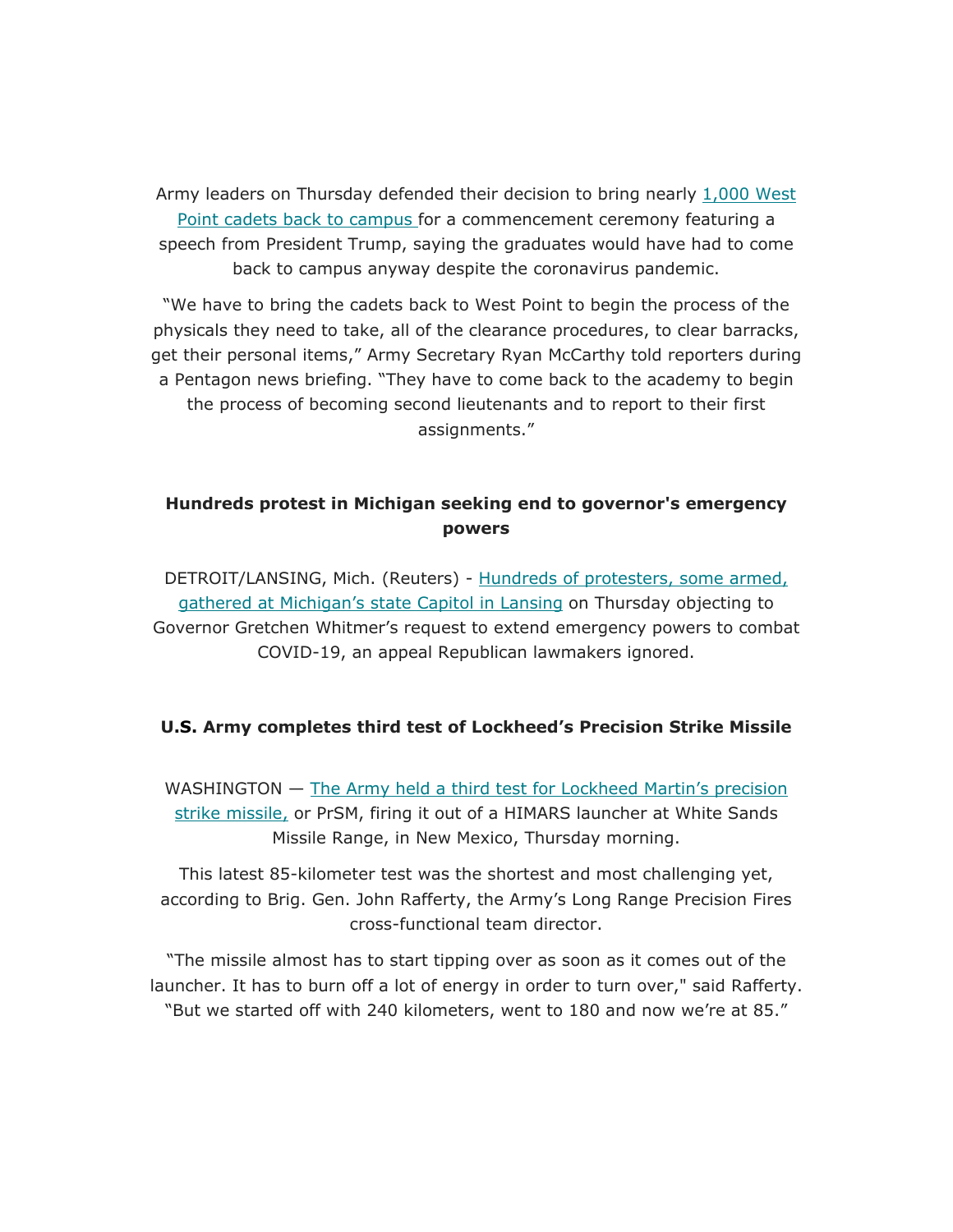## **Blue Angels, Thunderbirds to flyover DC region Saturday**

The Navy's Blue Angels and the Air Force's Thunderbirds are heading to the D.C. area on Saturday to continue their flyovers as part of a demonstration aimed at honoring front-line health care workers fighting the coronavirus pandemic.

The joint flyovers are part of what the Trump administration is calling Operation America Strong.

The flight path will start at 11:30 a.m. flying over Baltimore for about 15 minutes, before flying over to Washington, D.C., and surrounding communities for about 20 minutes starting at 11:45 a.m.

The jets will then head to Atlanta for a flyover starting at 1:35 p.m. that will last about 25 minutes.

### **Russian Prime Minister Mikhail Mishustin tells Putin he has coronavirus**

MOSCOW (Reuters) - Russian Prime Minister Mikhail Mishustin told President Vladimir Putin on Thursday that he had been diagnosed with the new coronavirus and was temporarily stepping down to recover.

Mishustin, 54, suggested that First Deputy Prime Minister Andrei Belousov serve as acting prime minister in his absence.

Putin, who was listening on a televised video conference, sighed when he heard the news, wished Mishustin a speedy recovery and said he agreed with the proposed replacement.

Mishustin, who has been one of the main coordinators of Russia's response to the new coronavirus, is the first high-ranking Russian official to publicly say they have the virus. He broke the news hours after the number of confirmed cases of the virus in Russia surged past the 100,000 mark.

## **THIS DAY IN HISTORY**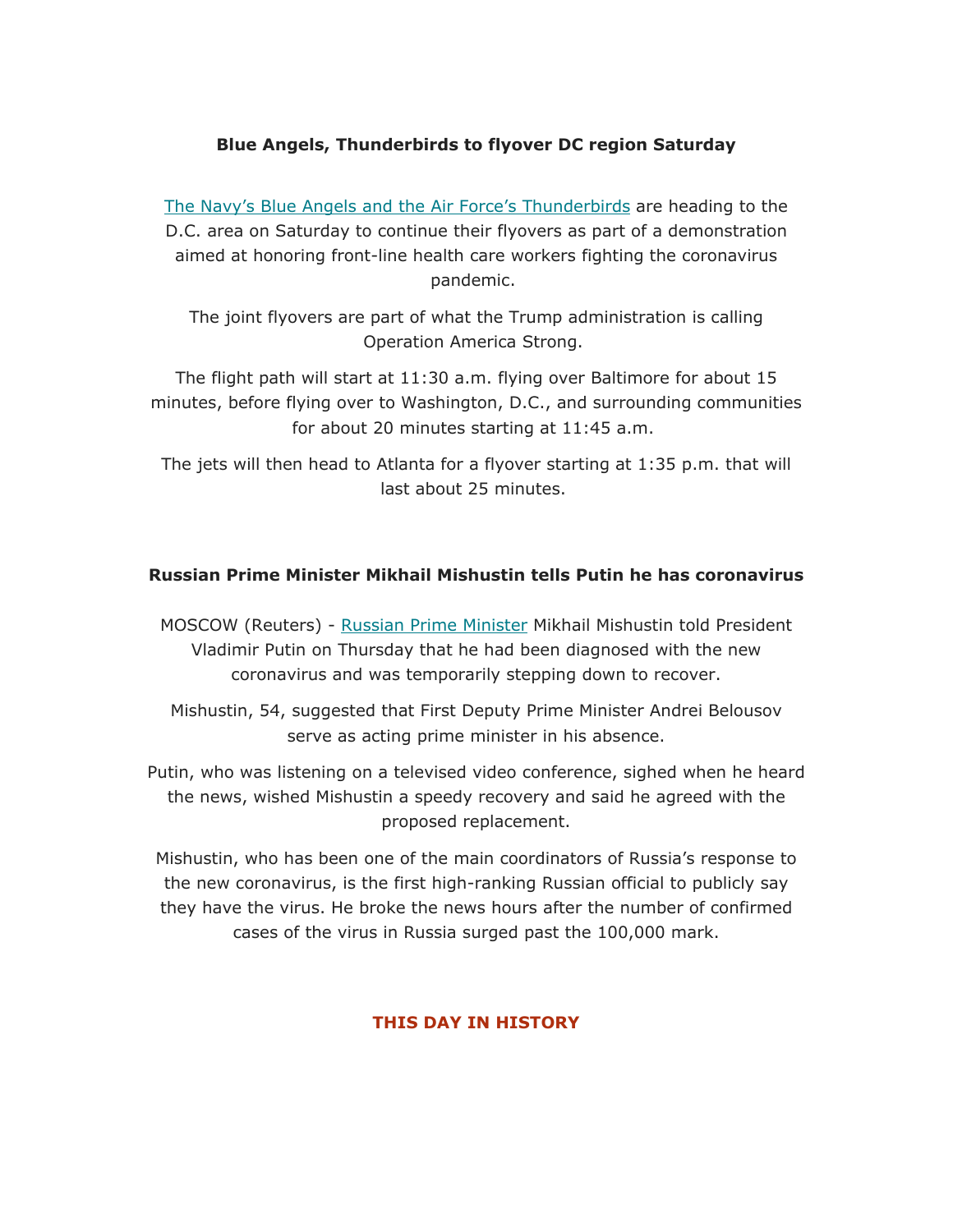### 1707

Acts of Union comes into force, uniting England and Scotland to form the United Kingdom of Great Britain

#### 1753

Publication of Species Plantarum by Carolus Linnaeus, and the formal start date of plant taxonomy adopted by the International Code of Botanical Nomenclature

1841

First emigrant wagon train leaves Independence, Missouri, for California

1886 U.S. general strike for 8-hour working day begins

1931

Empire State Building opens in New York City

1945

About 1,000 citizens of Demmin, Germany, commit suicide provoked by occupation of Soviet Red Army

#### **LOOK AHEAD**

**House Homeland Security Committee Democrats** Donald Payne **of New Jersey and** Val Demings **of Florida host a virtual** forum **with former FEMA Administrator W. Craig Fugate.**

10:00 AM EDT on 05/01/2020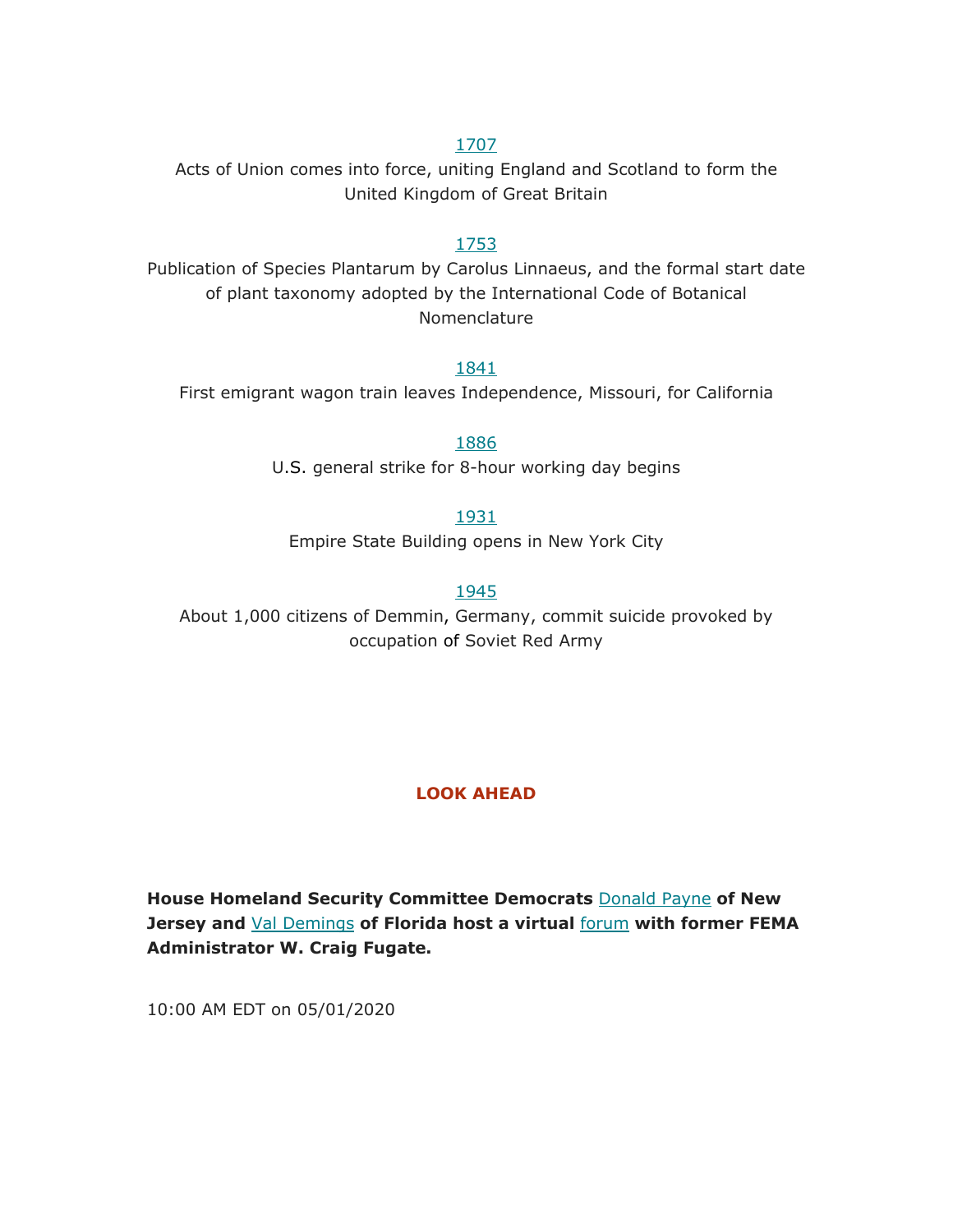### RSVP

**The Brookings Institution holds a discussion via webinar, beginning at 11 a.m., with Defense Secretary Mark Esper on "U.S. defense policy, how the armed forces will ensure readiness amidst the COVID-19 pandemic and the investments needed to fight the wars of the future."**

11:00 AM EDT on 05/04/2020

events@brookings.edu

202-797-6105

Webinar information is available at https://www.brookings.edu/events/webinar-a-conversation-with-secretary-ofdefense-mark-t-esper/

Participants:

• Michael O'Hanlon, Senior fellow at the Brookings Institution

**The SETA Foundation at Washington DC holds a webinar, beginning at 2 p.m., on "U.S. Role in International Security in the Age of Coronavirus."**

2:00 PM EDT on 05/04/2020

info@setadc.org

202-223-9885

Webinar information is available at https://tinyurl.com/y9cfudir

Participants: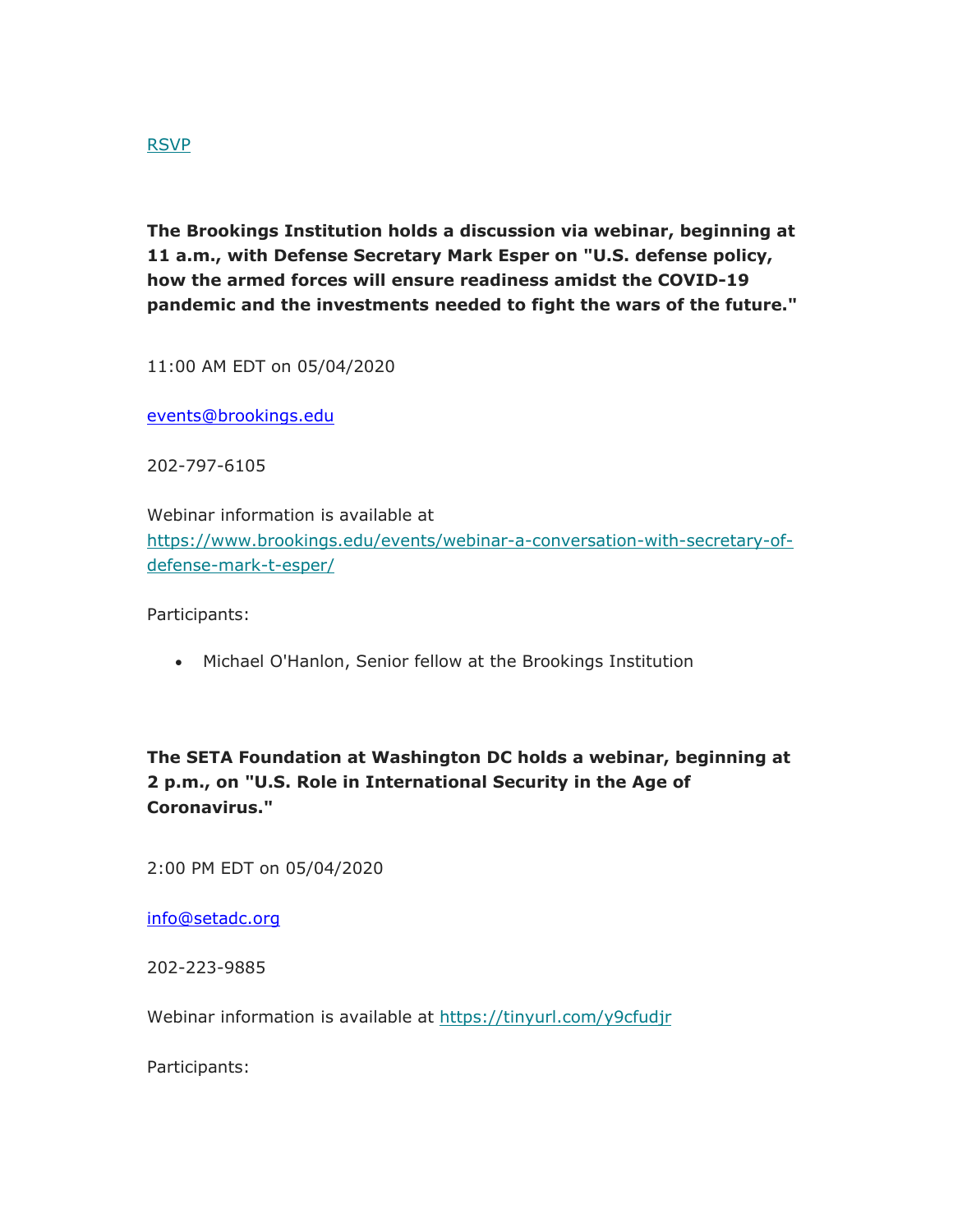- Luke Coffey, Director of the Heritage Foundation's Center for Foreign Policy Studies
- Kadir Ustun, Executive director of SETA
- Mary Beth Long, Founder of Global Alliance Advisers LLC

**The Intelligence and National Security Alliance holds a discussion via webcast, beginning at 9 a.m., with Deputy Director of National Intelligence for Enterprise Capacity Kevin Meiners.**

9:00 AM EDT on 05/05/2020

pr@insaonline.org

703-224-4672

Information on the webcast is available at https://www.insaonline.org/event/coffee-conversation-with-kevin-meiners/

Participants:

Letitia Long, Chairman of INSA

## **Full committee hearing on the nomination of John L. Ratcliffe to be the director of National Intelligence.**

9:30 AM EDT on 05/05/2020

106 Dirksen Senate Office Building

202-224-1700

http://intelligence.senate.gov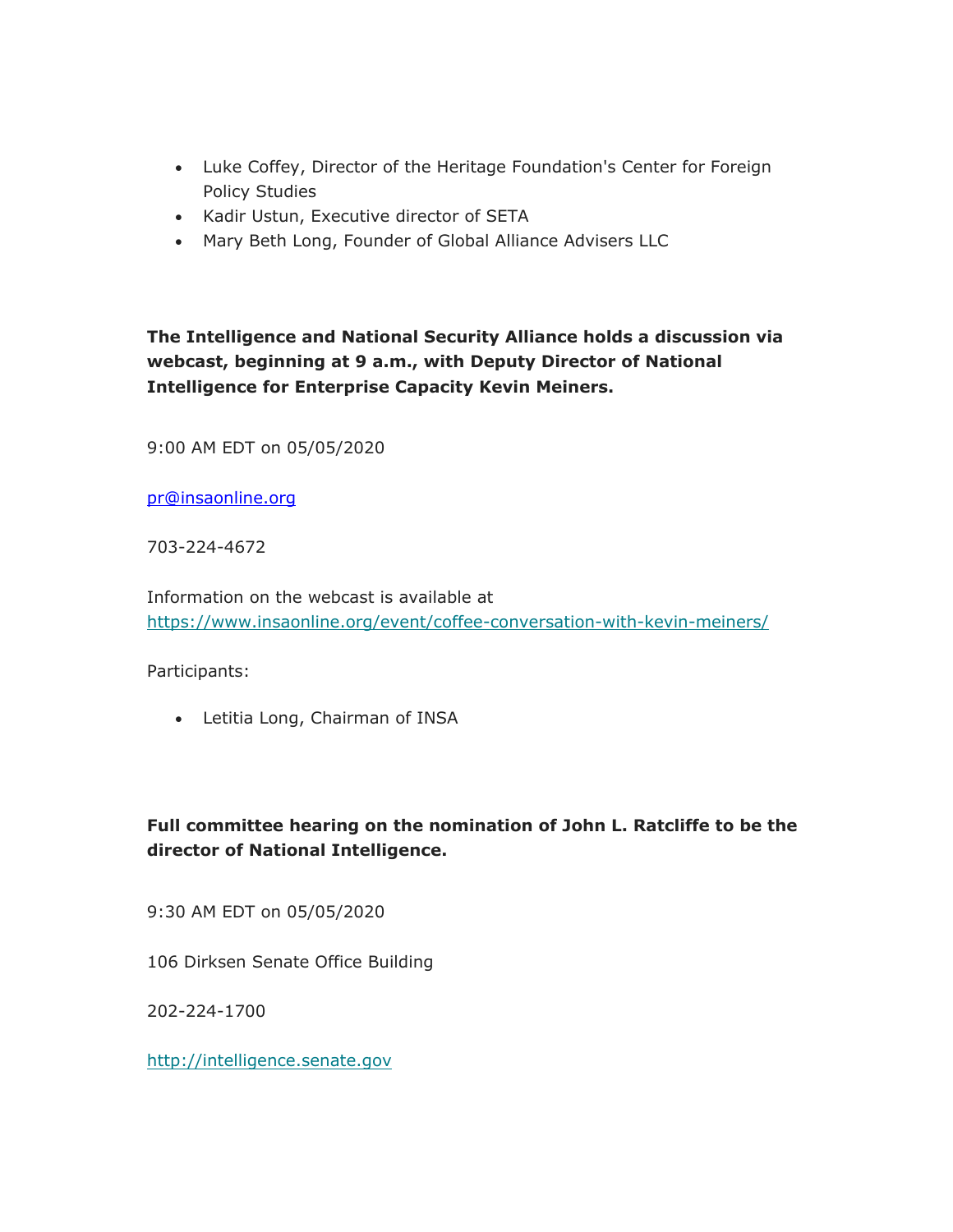#### Witnesses:

• The nominee

## **The Center for Strategic and International Studies holds a webcast, beginning at 10 a.m., on "Pursuing Effective and Conflict-Aware Stabilization."**

10:00 AM EDT on 05/05/2020

202-775-3242

Andrew Schwartz; Information on the webcast is available at https://www.csis.org/events/pursuing-effective-and-conflict-awarestabilization-0

Participants:

- Michele Piercey, Technical director for stability and transition at Chemonics International
- Eythan Sontag, Senior adviser in the State Department's Bureau of Conflict and Stabilization Operations
- Elizabeth Hume, Vice president of the Alliance for Peacebuilding

## **The Atlantic Council holds a discussion via webinar, beginning at 10:30 a.m., on "Security Through Global Partnerships."**

10:30 AM EDT on 05/05/2020

press@atlanticcouncil.org

202-778-4993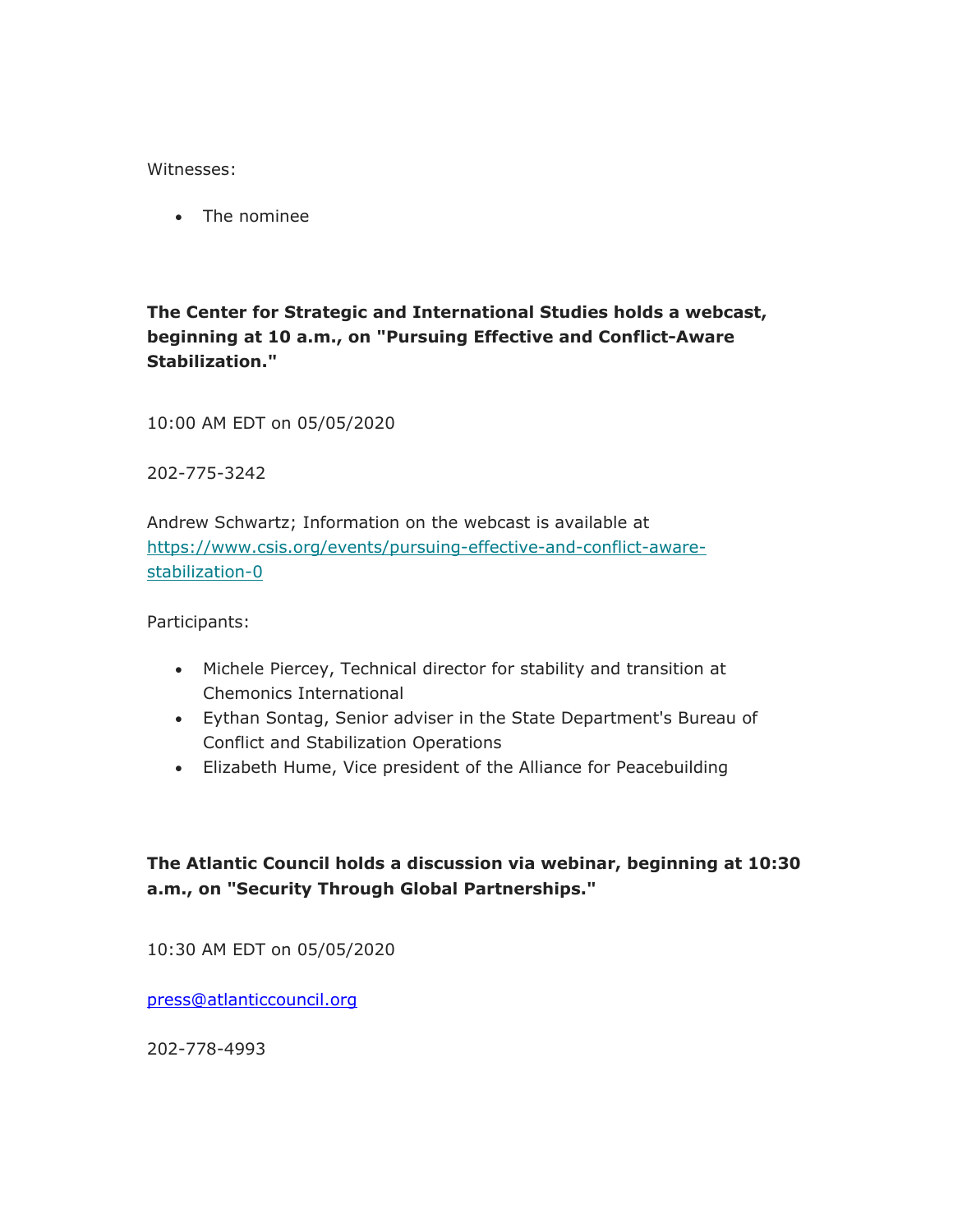Travis Horne; Webinar information is available at https://atlanticcouncil.org/event/security-through-global-partnership

Participants:

- Army Lt. Gen. Charles Hooper, Director of the Defense Security Cooperation Agency
- Steven Grundman, Senior fellow in the Atlantic Council's Center for Strategy and Security

**New America holds a discussion via webcast, beginning at 4 p.m., on "The Splendid and the Vile When It Comes to Leadership," focusing on lessons about inspiring leadership in times of crisis and a leader's mobilization of technology from Winston Churchill's handling of Britain's "finest hour."**

4:00 PM EDT on 05/05/2020

elkin@newamerica.org

202-847-4769

Maria Elkin; Information on the webcast is available at https://www.newamerica.org/future-tense/events/online-splendid-and-vilewhen-it-comes-leadership/

Participants:

- Andres Martinez, Editorial director of New America's Future Tense program
- Erik Larson, Author of "The Splendid and the Vile: A Saga of Churchill, Family and Defiance During the Blitz"

**The Senate Homeland Security and Governmental Affairs Committee**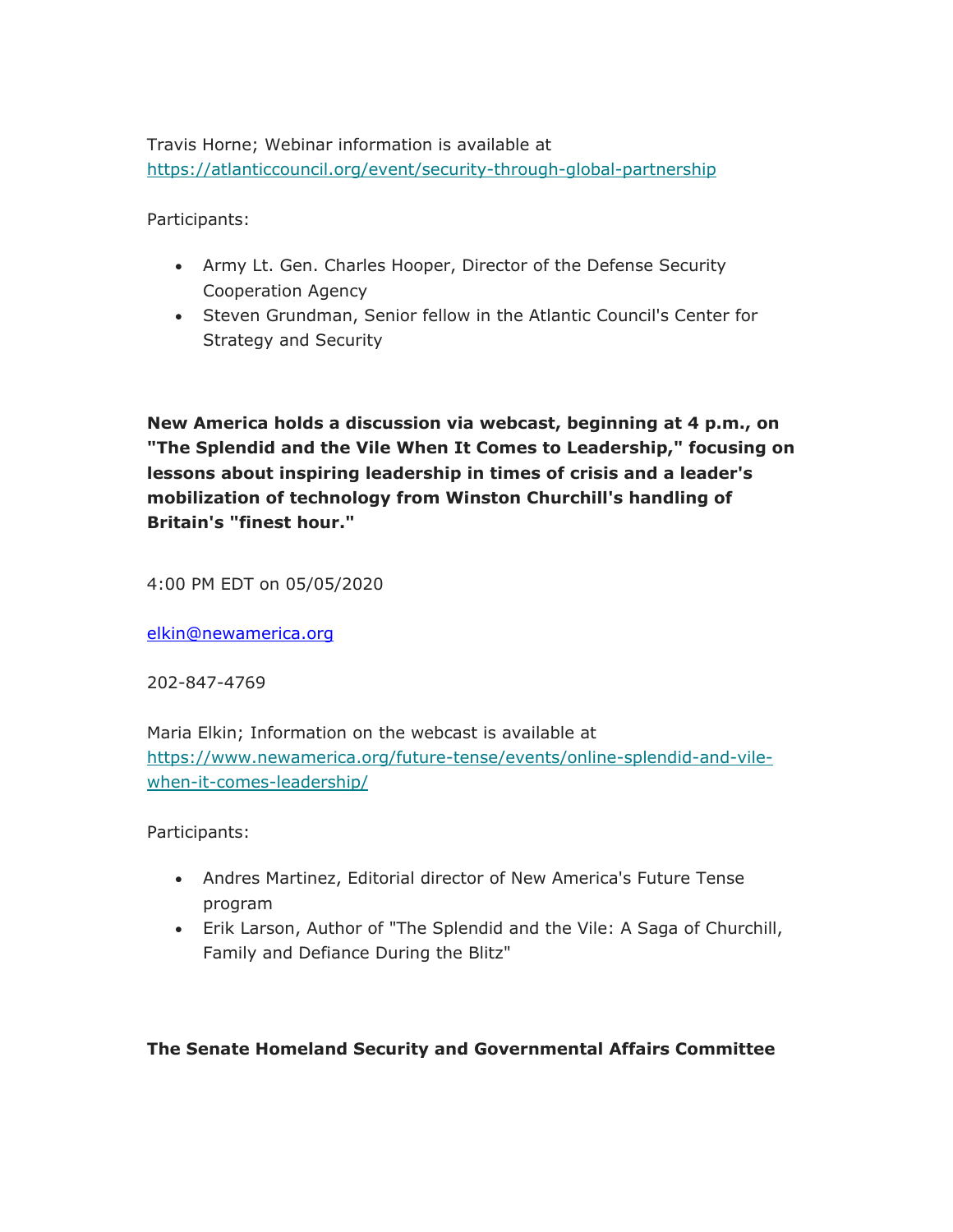**holds a meeting on "Roundtable - COVID-19: How New Information Should Drive Policy."**

2:00 PM EDT on 05/06/2020

Senate Homeland Security and Governmental Affairs Committee

202-224-4751

# **The Senate Commerce, Science and Transportation Committee holds a hearing on "The State of the Aviation Industry: Examining the Impact of the COVID-19 Pandemic."**

2:30 PM EDT on 05/06/2020

106 Dirksen Senate Office Building

Senate Commerce, Science and Transportation Committee

202-224-1251

Witnesses:

- Eric Fanning, President and CEO of the Aerospace Industries Association
- Nicholas Calio, President and CEO of Airlines for America
- Todd Hauptli, President and CEO of the American Association of Airport **Executives**

**The Senate Armed Services Committee holds a hearing on "Department of Defense Spectrum Policy and the Impact of the Federal Communications Commission's Ligado Decision on National Security."**

3:00 PM EDT on 05/06/2020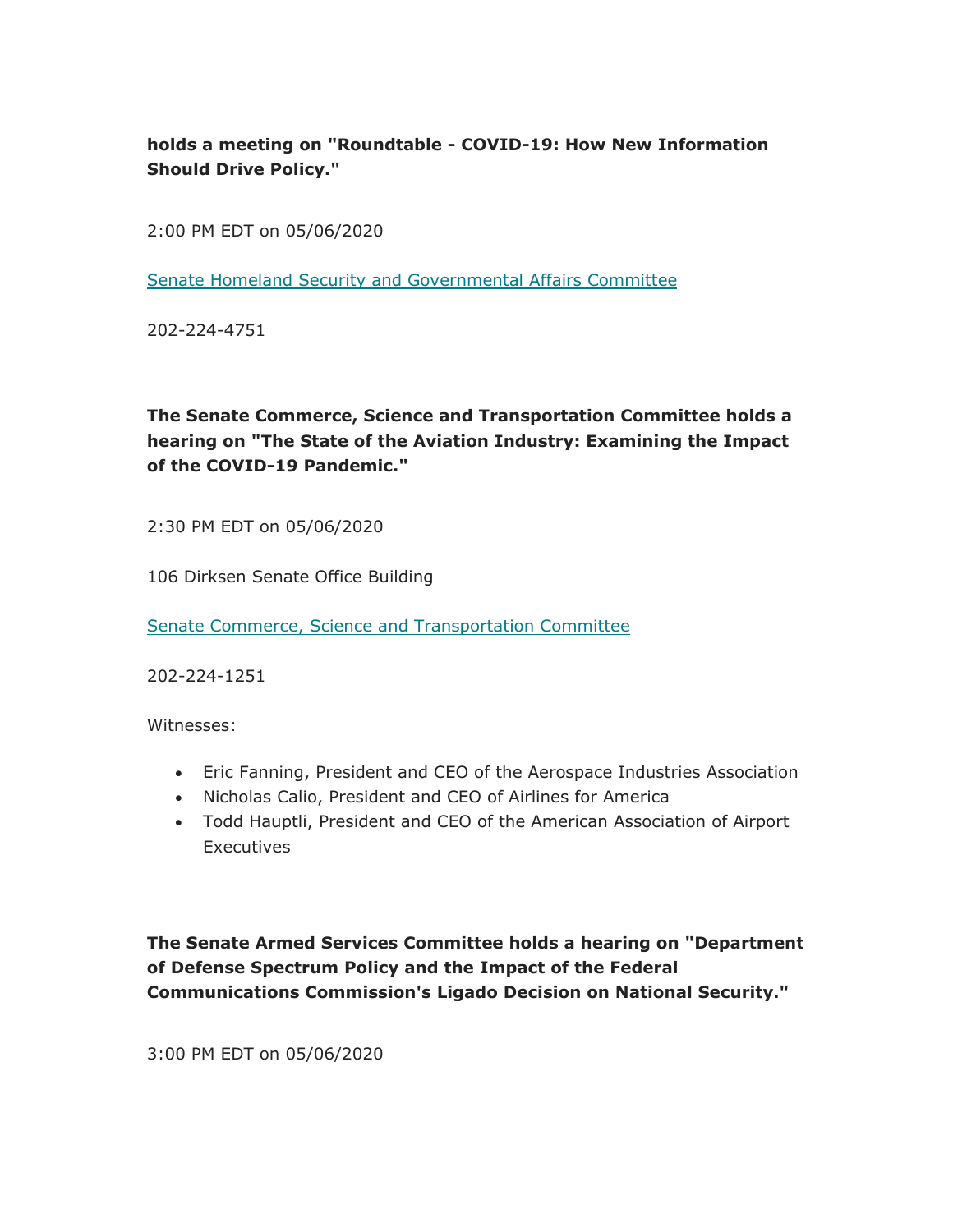G-50 Dirksen Senate Office Building

Senate Armed Services Committee

202-224-3871

Witnesses:

- Defense Undersecretary for Research and Engineering Michael D. Griffin
- retired Coast Guard Adm. Thad W. Allen
- Air Force Gen. John W. Raymond, Chief of space operations and commander of the U.S. Space Command
- Defense CIO Dana S. Deasy

# **The Intelligence and National Security Alliance holds a webcast, beginning at 4:30 p.m., with former Principal Deputy Director of National Intelligence Sue Gordon.**

4:30 PM EDT on 05/06/2020

pr@insaonline.org

Information on the webcast is available at https://www.insaonline.org/event/wednesday-wisdom-with-the-hon-suegordon

# **The Homeland Security Department holds a meeting by teleconference of the Advisory Council.**

Schedule: — 9:15 a.m.: (Closed) — 1:40 p.m.: Receive progress reports from the Economic Security, Biometrics, Information and Communication Technology Risk Reduction, and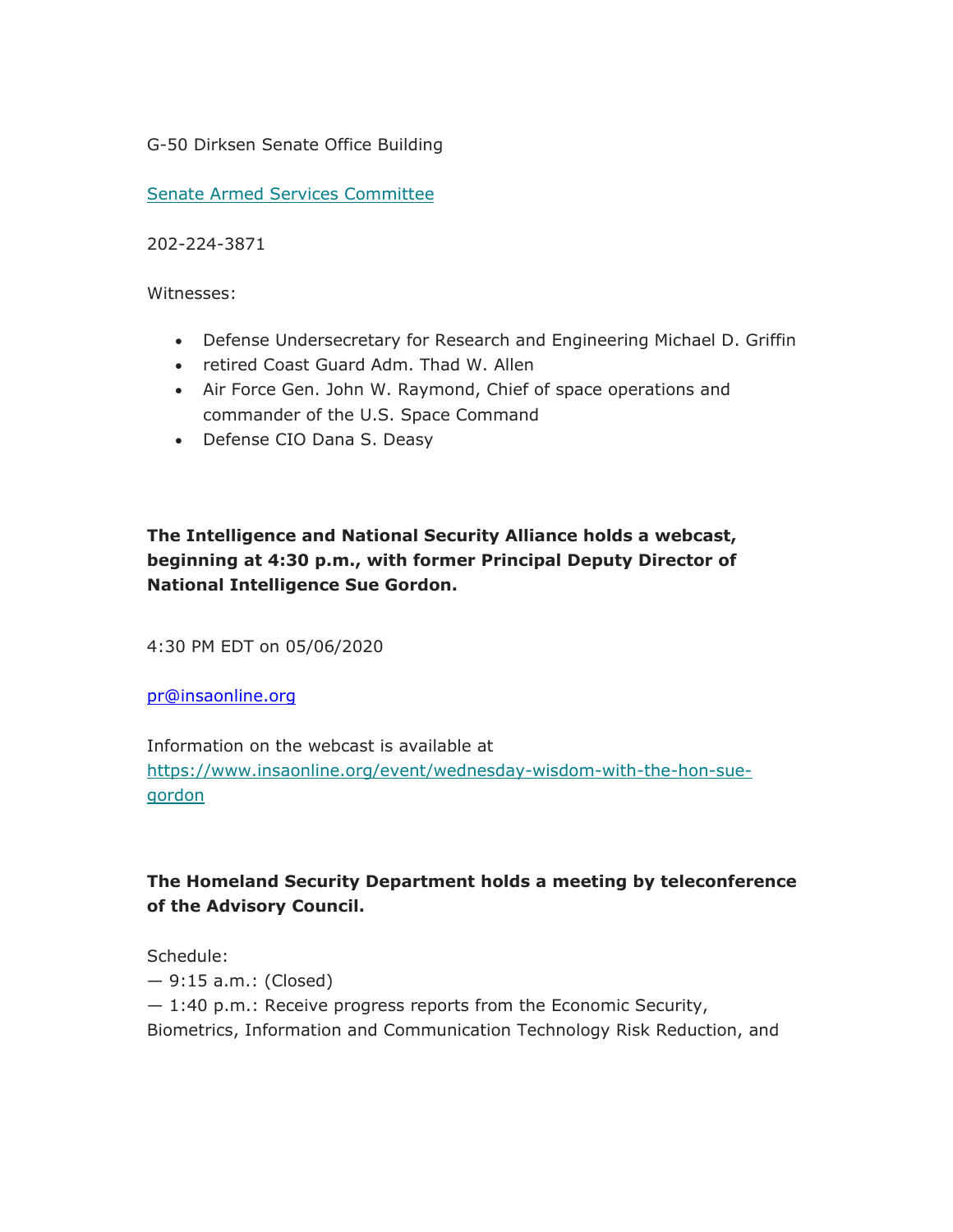Youth Engagement subcommittees; and Senior leadership will announce new Council membership

9:15 AM EDT on 05/07/2020

HSAC@hq.dhs.gov

202-447-3135

Mike Miron; RSVP required by 5 p.m. May 5 for dial-in information.

**The Senate Armed Services Committee holds a hearing on the nominations of Kenneth H. Braithwaite to be secretary of the Navy; James H. Anderson to be deputy Defense undersecretary for policy; and Air Force Gen. Charles Q. Brown Jr. to be chief of staff of the Air Force.**

9:30 AM EDT on 05/07/2020

G-50 Dirksen Senate Office Building

Senate Armed Services Committee

202-224-3871

Witnesses:

• The nominees

## *Have a great weekend!*

*\*\*The Executive Insight Brief is a compilation of articles of interest prepared by*